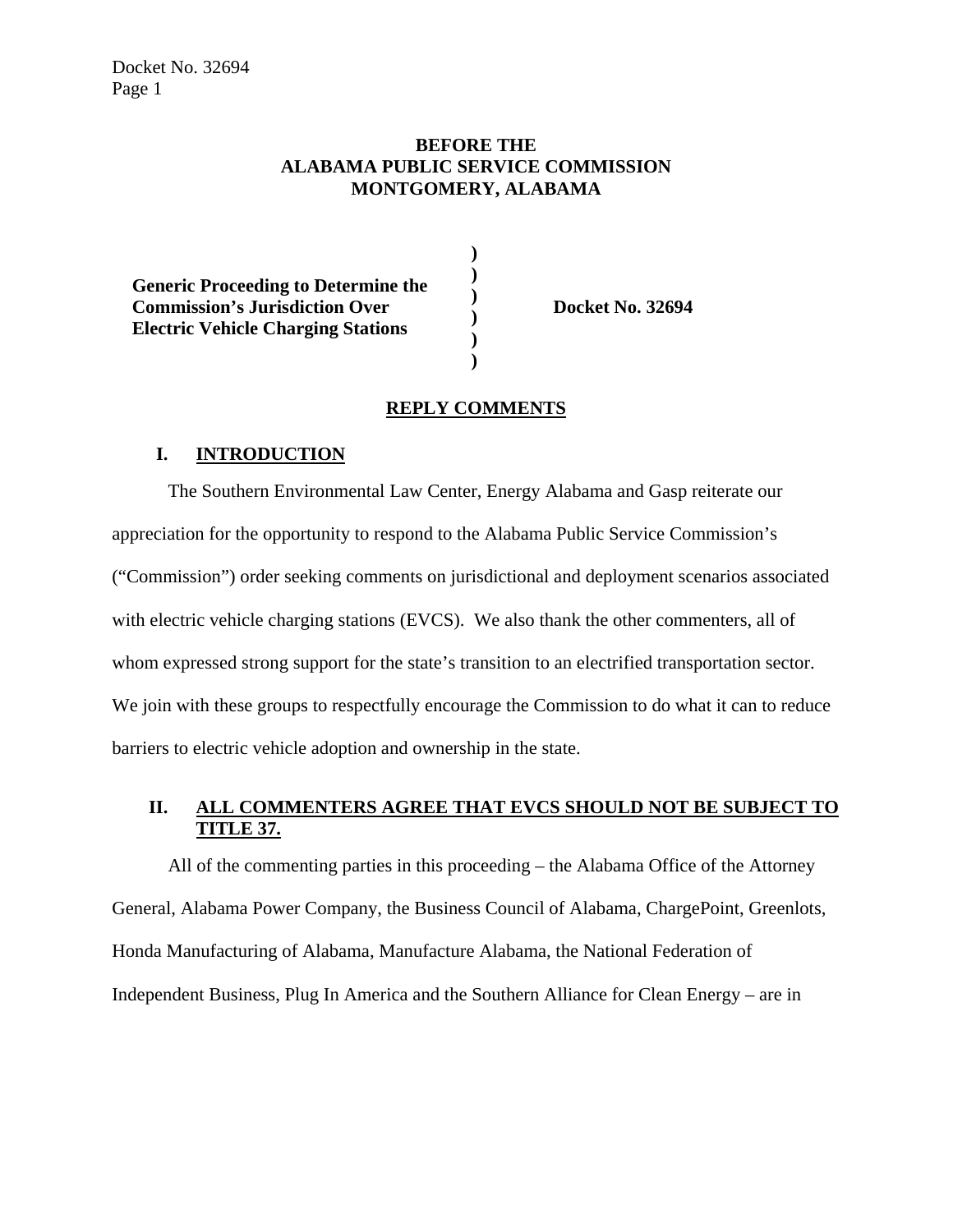consensus with our position that an entity owning and/or operating an electric vehicle charging station should not, by virtue of this act alone, be subject to Title  $37<sup>1</sup>$ 

As discussed at length in our initial comments, we and other commenters find that EV charging stations do not constitute a plant, property or facility for the generation, transmission or distribution, sale or furnishing of electricity; rather, these companies are offering a discrete and limited charging service. Nor do EV charging companies provide electricity "to or for the public" – on the contrary, they serve a very limited set of customers. For these reasons, we encourage the Commission to follow the sixteen states that have proactively adopted policies to clarify that EV charging activities do not subject independent, non-utility companies providing these services to the jurisdiction of state utility regulators.

## **III. INVESTMENTS BY ALABAMA POWER SHOULD MAXIMIZE PUBLIC BENEFITS.**

We also reiterate the importance of thoughtful investments in the electric vehicle charging space. We believe that the Commission has a role to play in ensuring that this transition occurs in a way that maximizes benefits to the electric system and to the people of Alabama.

In our initial comments, we discussed the myriad benefits that could accrue to electric utilities and their customers as a result of the transition to electric transportation. According to

<sup>&</sup>lt;sup>1</sup> While we are in general agreement with the other commenters on the central questions posed by this Commission, we do take issue with Alabama Power's assertion that an EVCS owner/operator who entered into a supply contract or lease with a third party for on-site generation would violate Alabama Code §§ 37-14-30 *et seq. See* Alabama Power's Initial Comments at page 17, note 39. Nothing in Alabama law supports this assertion. The stated purpose of Alabama's Service Territories for Electric Suppliers Acts is to avoid unnecessary duplication of power lines across service territories. *See* Ala. Code §§ 37-14-1 *et seq.*, 37-1-30 *et seq.* (1975). On-site generation does not involve the construction of power lines or any transmission of power off-site. On-site generation operates in the same manner whether it is purchased outright (which Alabama Power takes no issue with) or privately financed. Hence, there is no basis under the law to interfere with customers' rights to enter private contracts concerning the use and enjoyment of their private properties. Just as the mere operation of EVCS does not transform the operator into an electric utility under Title 37, neither does the decision by a private citizen to power an EVCS on his or her property through diesel, solar or some other form of on-site generation become unlawful simply because the form of generation is financed by someone other than the incumbent monopoly utility.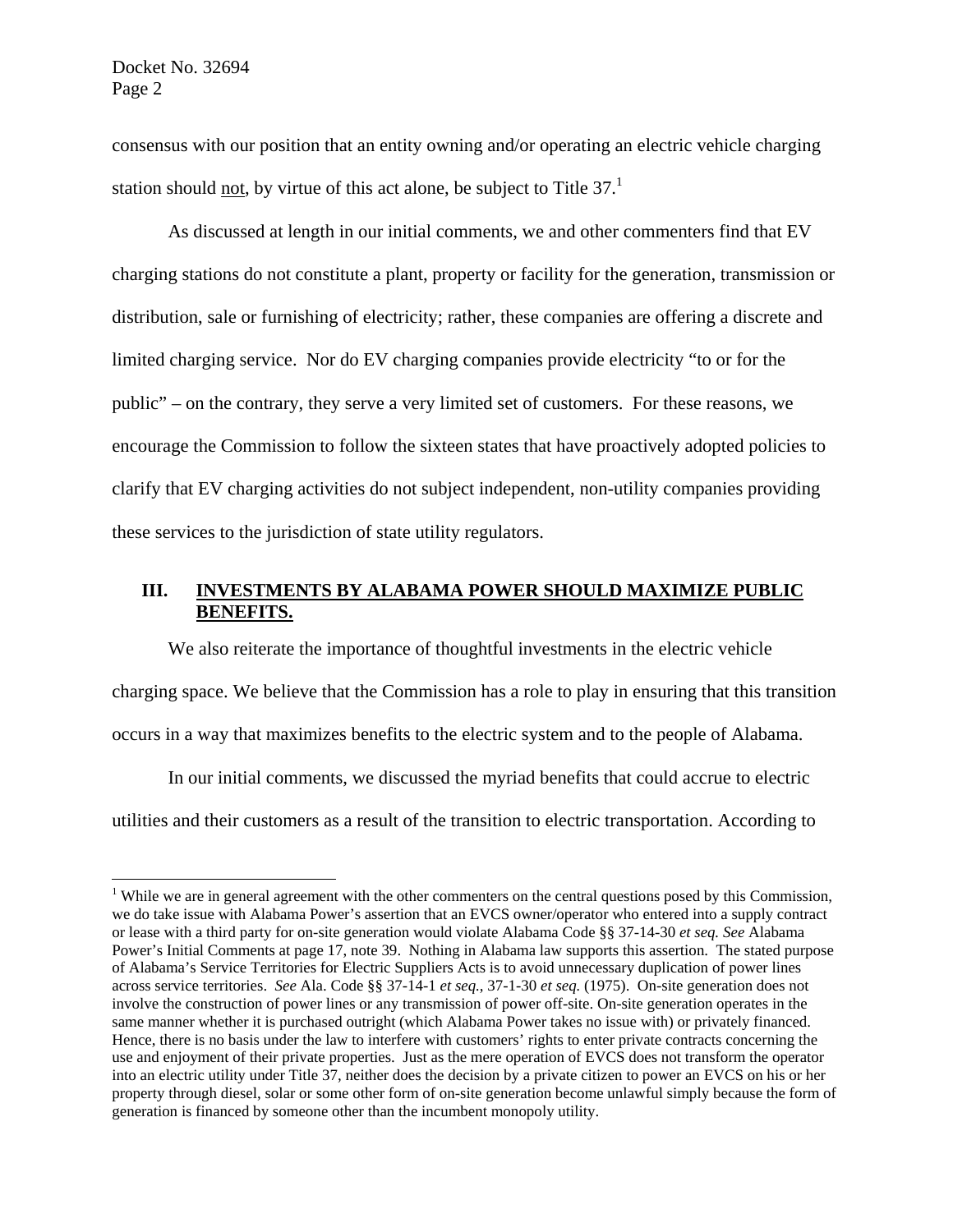Docket No. 32694 Page 3

EPRI, "[t]ransportation electrification **represents the single most significant opportunity to address the utility need for growth and long-term sustainability."**<sup>2</sup> However, these benefits will only accrue to consumers if electric charging is properly managed, which will allow a utility's revenues to be increased without a commensurate increase in grid costs, thereby putting downward pressure on customers' rates.<sup>3</sup> To harness these savings, utilities must incentivize EV charging during times when there is spare grid capacity, such as through time of use rates, which avoids the need for new capital investments and expensive peak power costs.4,5

#### **A. Maximizing the Benefits of Utility Investments**

A central inquiry in determining whether investments are appropriate for utilities to include in rates is whether those investments are "devoted to the public service." *See, e.g.*, *Ala. Gas Corp. v. Ala. Pub. Serv. Comm'n*, 425 So.2d 430 (Ala. 1982); *Birmingham Elec. Co. v. Ala. Pub. Serv. Comm'n*, 254 Ala. 140, 47 So.2d 455 (Ala.1949); *Continental Telephone Co. of the South v. Ala. Pub. Serv. Comm'n*, 427 So.2d 981 (Ala.1982). The Commission can ensure this by requiring that utility investments in EV infrastructure provide net benefits to customers and promote EV adoption while still allowing a competitive market to develop.

 $^2$  Electric Power Research Institute, The Value of Transportation Electrification: Three Preliminary CASE STUDIES OF IMPACTS ON UTILITY STAKEHOLDERS (May 2016), http://www.chargevc.org/wpcontent/uploads/2016/10/6-EPRI%20-%20The%20Value%20of%20Transportation%20Electrification.pdf (emphasis added).

<sup>3</sup> Kintner-Meyer, M., K. Schneider, & R. Pratt, *Impacts Assessment of Plug-In Hybrid Vehicles on Electric Utilities and Regional U.S. Power Grids*, PACIFIC NORTHWEST NATIONAL LABORATORY (Nov. 2007),

www.energyenvironment.pnnl.gov/ei/pdf/PHEV\_Feasibility\_Analysis\_Part1.pdf. 4 *See* Baumhefner, M., R. Hwang &P. Bull, *Driving Out Pollution: How Utilities Can Accelerate the Market for Electric Vehicles, NATURAL RESOURCES DEFENSE COUNCIL (June 2016), at 6.* 

Allison, A. & M. Whited, *Electric Vehicles Are Not Crashing the Grid: Lessons from California,* SYNAPSE ENERGY ECONOMICS, INC. (Nov. 2017), at 1.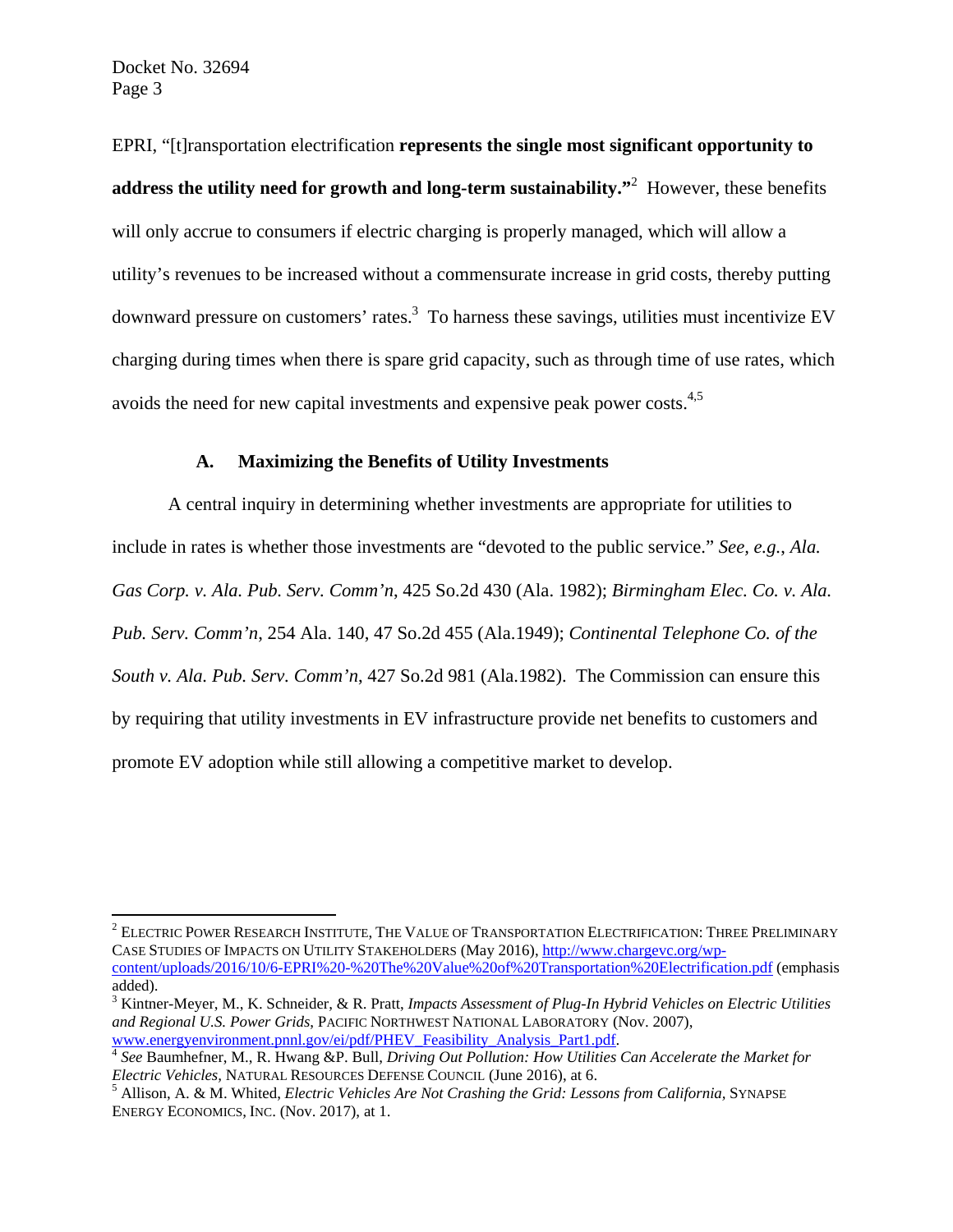Docket No. 32694 Page 4

The emerging nature of this marketplace makes it even more important for the Commission to give utilities clear guideposts for these investments, such as through the adoption of a standard of review for weighing proposed utility investments in EV charging services.<sup>6</sup> While we welcome the Commission offering general guidance to regulated utilities as part of this proceeding, we also encourage it to independently evaluate any specific proposals due to the variety of approaches that a utility could take. This can be done in a way that ensures utility investments will be accessible for third party companies, such as through a competitive RFP process.

### **B. Maximizing the Benefits of Rate Design**

Without a price signal, EV drivers are most likely to charge their cars right when they arrive home from work, exacerbating evening peak demand needs and increasing in the need for expensive peak capacity resources. We strongly encourage the adoption of time-of-use rates for EV charging, which have been proven to affect customers' charging times.<sup>7</sup> There is also a need for further improvements to commercial rates to ensure efficient charging in public places.

We recommend that the Commission propose a technical conference or other forum where these rate design questions can be explored further, which would allow for input from other entities across the state that are working on EV adoption, to ensure that resources are being maximized.

<sup>&</sup>lt;sup>6</sup> For a review of other states' balancing tests, *see, e.g.*, Commonwealth of Massachusetts, Department of Public Utilities, D.P.U. 13-182-A, Order on Department Jurisdiction over Electric Vehicles, the Role of Distribution Companies in Electric Vehicle Charging and other Matters (Aug. 4, 2014), at 13; California PUC, Phase 1 Decision Establishing Policy to Expand the Utilities' Role in Development of Electric Vehicle Infrastructure, D. 14-12-079 (filed July 29, 2010); Washington Utilities and Transportation Commission, In the Matter of Amending and Adopting Rules in Docket UE-160799, Policy and Interpretive Statement Concerning Commission Regulation of Electric Vehicle Charging Services (June 14, 2017), at 9. 7 *Supra* note at 10.